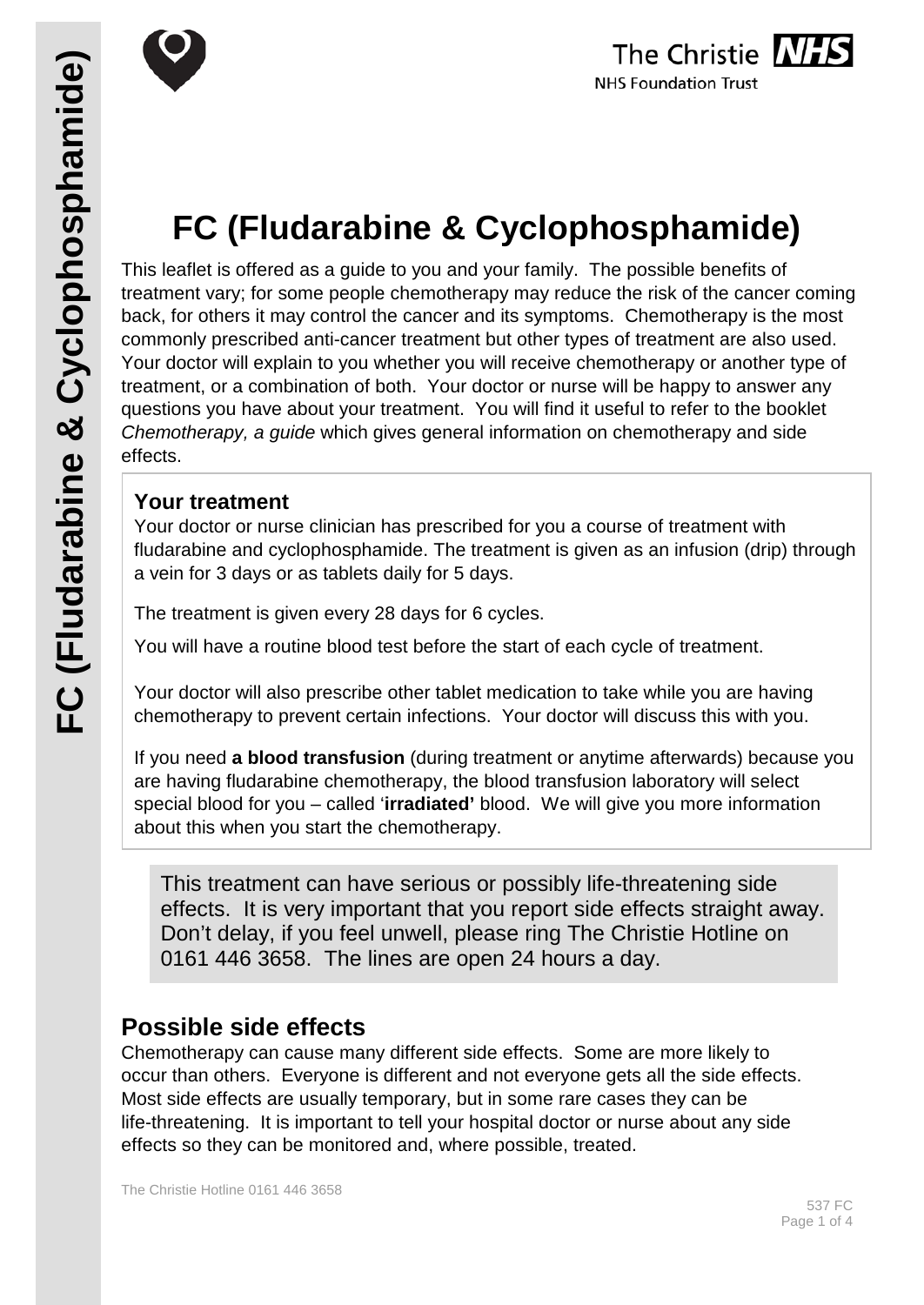#### **Common side effects (more than 1 in 10)**

#### **Increased risk of serious infection**

You are vulnerable to infection while you are having chemotherapy. Minor infections can become life-threatening in a matter of hours if left untreated. Symptoms of infection include fever, shivering, sweats, sore throat, diarrhoea, discomfort when you pass urine, cough or breathlessness. We recommend that you use a digital thermometer so you can check your temperature. You can buy one from your local chemist.

#### **If you feel unwell, you have symptoms of an infection or your temperature is 37.5ºC or above or below 36 ºC contact The Christie Hotline straight away**.

#### • **Anaemia (low number of red blood cells)**

While having this treatment you may become anaemic. This may make you feel tired and breathless. Let your doctor or nurse know if these symptoms are a problem. You may need a blood transfusion.

#### • **Bruising or bleeding**

This treatment can reduce the production of platelets which help the blood clot. Let your doctor know if you have any unexplained bruising or bleeding, such as nosebleeds, bloodspots or rashes on the skin, and bleeding gums. You may need a platelet transfusion.

• **Extravasation** is when chemotherapy leaks outside the vein. If you develop redness, soreness or pain at the injection site **at any time** please let us know straightaway.

#### • **Kidney function**

It is important to monitor how your kidneys are working while you are having treatment. We do this through routine blood tests, or GFR test (most accurate test of kidney function). It is important to drink plenty of fluids (at least 8 cups) the day before and for a few days after chemotherapy.

#### • **Lethargy**

Chemotherapy often makes you feel tired and lacking in energy. It can be frustrating when you feel unable to cope with routine tasks. If you do feel tired, take rest and get help with household chores. If necessary, take time off work. Gentle exercise such as walking can be beneficial.

#### **Uncommon side effects (less than 1 in 10)**

#### • **Cystitis**

Cyclophosphamide may cause a burning sensation or irritation on passing urine because it irritates the bladder wall. Try to drink plenty of fluids throughout the course and for 72 hours afterwards. Also, try to pass urine as soon as the urge is felt. Tell your doctor or nurse as soon as possible if you have this side effect.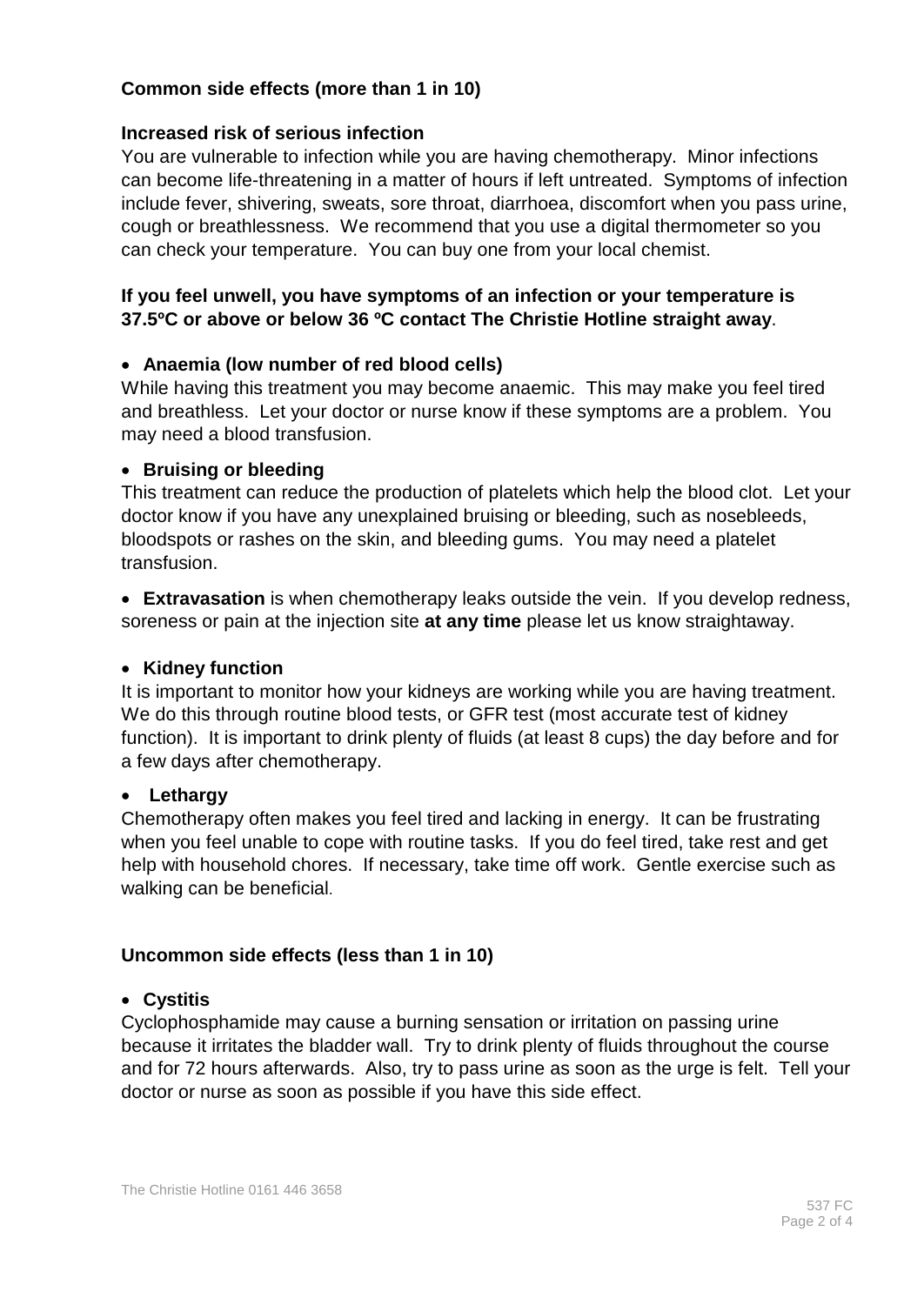#### • **Nausea and vomiting (sickness)**

The severity of this varies from person to person. Anti-sickness medication will be given along with your chemotherapy to prevent this. You will also be given antisickness tablets to take at home. If you continue to feel or be sick, contact your GP or this hospital, because your anti-sickness medication may need to be changed or increased.

## • **Tumour lysis syndrome**

The drugs used to treat cancer can cause side effects when the cancer cells are destroyed too quickly (called tumour lysis syndrome or TLS). To prevent this you will be given a drug called allopurinol and you should also drink plenty of fluids, particularly with your first cycle of treatment.

## • **Skin and nails**

Sometimes as a result of the chemotherapy, your skin may appear darker in colour or lightly tanned, especially around the joints. This is known as hyperpigmentation. Asian and African-Caribbean people may develop noticeable light patches on their skin. Your nails may also discolour or become brittle during treatment. The skin and nails will usually return to normal when treatment is finished.

#### • **Sore mouth and altered taste**

Your mouth may become sore or dry, or you may notice small mouth ulcers during this treatment. Drinking plenty of fluids and cleaning your teeth regularly and gently with a soft toothbrush can help to reduce the risk of this happening. To prevent infection you should use an antibacterial mouthwash (Chlorhexidine – dilute this with water if your mouth is sore). Ask your doctor or nurse for advice. The chemotherapy booklet also has general mouthcare advice. Occasionally during treatment you may have a strange taste (metallic or bitter). A strongly flavoured sweet or mint will help to disguise this. Normal taste will usually return after the treatment finishes.

# **Rare side effects (less than 1 in 100)**

#### • **Hair loss**

Some hair loss may occur during treatment. It is advisable to avoid perms, colours, use of hot brushes and vigorous, frequent washing that could increase hair loss. Please remember that this is a temporary side effect and your hair will grow back when your treatment is completed. If you would like an appointment with the wig service, this can be arranged for you. Ask the staff for a copy of the *Wig Fitting Service*.'

# • **Transfusion-Associated graft-versus-host disease (TA-GvHD)**

This treatment can cause a deficiency in the immune system, so when you have a transfusion of blood products you are at higher risk of developing TA-GvHD. TA-GvDH is a rare complication caused by the white blood cells in the transfused blood product. These white cells recognise you as 'foreign' and cause a severe rejection reaction. We can prevent this by giving you irradiated blood products. We will give you more information about TA-GvHD and irradiated blood products in a separate leaflet. Also, we will give you a card to keep with you that informs staff you need irradiated blood and platelets. Never be afraid to check when you are having a transfusion that it has been irradiated.